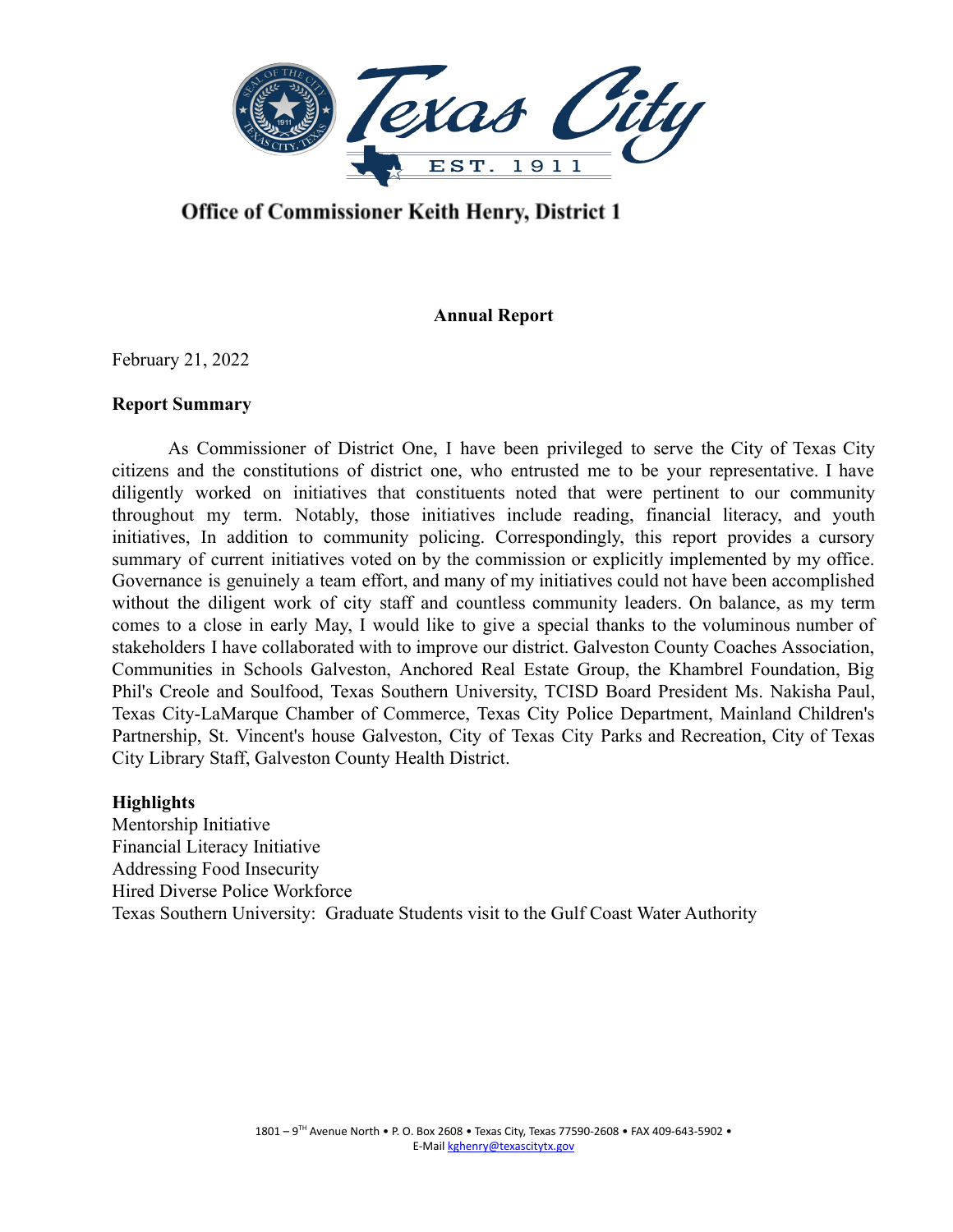

# Office of Commissioner Keith Henry, District 1

# **Community Development/Public Works**

# **Drainage**

With funding from the Texas General Land Office, construction is set to begin to improve roads and drainage.

# **Street Improvements**

Commissioners voted unanimously for federal funding to the Community Development Department for needed street and home improvements for eligible citizens. The street projects are scheduled for August 2022. However, my goal is to get the street improvements underway by the end of my term in May 2022.

# **Addressing Food Insecurity Initiative**

Hosted a turkey drive and provided groceries quarterly to senior citizens and community partners.

#### **Financial Literacy Initiative**

We have partnered with community business Anchored Real Estate to begin a workshop series for financial literacy. Notably, the first workshop was hosted in early February 2022.

#### **Criminal Justice Reform**

I have begun the preliminary stages of working with Open Doors Mission. This faith-based organization is a 7 month residential program that provides free healthcare, mental health, and legal services to formerly or currently incarcerated individuals. This program will be county-wide, and we will work with the District Attorney and county judges to reduce sentences and provide career training.

#### **Police Budget**

Commissioners voted unanimously to increase police funding with the promise of hiring a more diverse force. Chief Stanton has now hired a record number of African-American and women officers. We now have one of the most competitive salaries in Greater Houston.